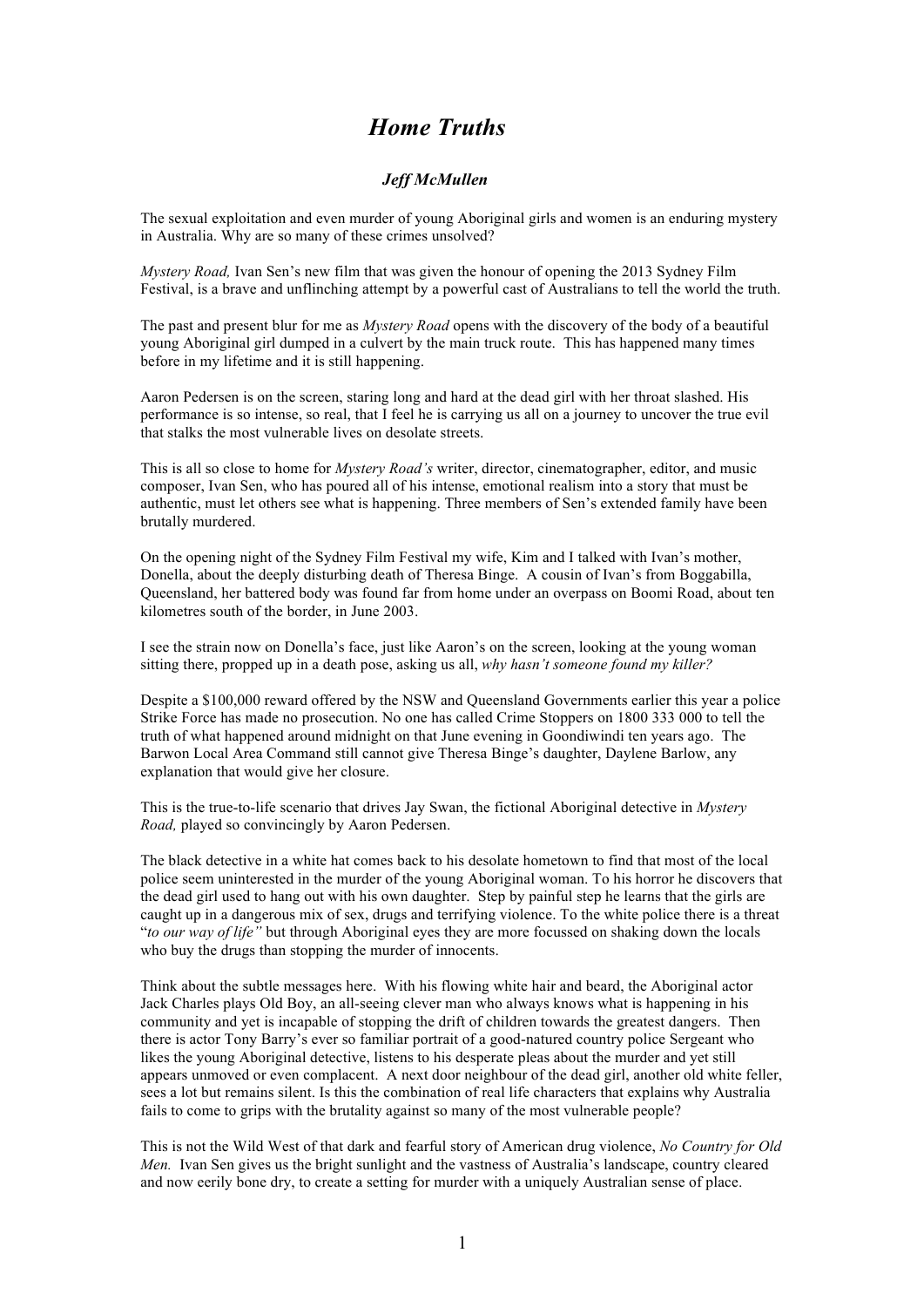The town in *Mystery Road* is like many in our nation where some Aboriginal people have drifted or more often been driven from their lands to endure the tension of overcrowded houses, the pressure of unrelenting racism from some whites and the daily crises of family battles, alcoholism and all of the usual habitual escapes from such grim, hollow boredom. Gambling games for the young and old, a full menu of drugs and enough alcohol to wash away the will to live reduce human beings to incoherence, even about their own pain.

How many times have we all seen this where Aboriginal people end up in the worst houses on the worst streets, living on the fringes of the national prosperity that eludes them, while others stare right through them as if they are invisible?

The Central Queensland town of Winton warmly cooperated with the film-makers. A local real estate website now proudly offers for sale one of the homes filmed in *Mystery Road.*

This director finds humanity in all of his people and places. Like his earlier portrait of Aboriginal life in *Toomelah,* this new story too could be set in so many communities, in the bush, the big cities or the suburbs, because it is about all of us, wherever we live, whatever we pretend to know or leave unseen and unsaid.

The aerial views of rutted dirt tracks scratched between the houses like the lines and patterns in some Aboriginal paintings captures the enormity of the interior life of this nation, not merely the landscape.

There are ghostly truths about the past and present laying just below the dust.

As I watched *Mystery Road* in the darkness and flickering light I remembered massacres that have occurred across so much of this country. The writer, Bruce Elder, declared in his book, *Blood On the Wattle* (and he stands by this conclusion after investigating hundreds of accounts of brutality on the frontier) "that every hectare of land in Australia has seen some kind of atrocity."

In Sen's earlier films, all with beautifully simple titles such as *Tears, Wind, Dust, Journey* and the unforgettable masterpiece, *Beneath Clouds,* this assured storyteller is always reminding us that we are possessed in a way, sometimes haunted, by the longer timelines of history in such places.

Another one of the intriguing old timers in *Mystery Road,* Jack Thompson's melancholic hermit (Mr Murray) reported to the white cops in town that he had seen savage dogs with human bones in their jaws. When confronted by the black detective with the white cowboy hat and the gun on his hip, the old man appears to have lost his memory. This amnesia, summoned up very movingly by a magnificent Australian actor who has walked with Aboriginal people for much of his life, is symbolic of our nation's denial of the past and the present.

The most important location in *Mystery Road,* the scene of the climactic violence, is signposted by Sen with careful deliberation, "Slaughter Hill"*.* For some this is too much.

The film critic, Alice Tynan, writing a review for *The Vine* website objected to Sen's explicit deathly place names, commenting that "*Mystery Road* is one thing but Massacre Creek and Slaughter Hill are so on the nose they almost ruin the film's stunning locations."

While the film is a clever hybrid of western, murder-mystery and Australian Outback story, this is merely Sen's imaginative, low-budget approach to draw in not only millions of film-goers around the world, but the Australian viewers that he wants to connect to a clear understanding of the murder that is happening in our lifetime. We not only hear the Aboriginal voice we get the Aboriginal way of seeing.

If you become familiar with Sen's film visions you will notice that they are often directly sign posted to keep us on track through the journey. But at the same time they are deeply mysterious. Often as I watch his stories I find myself thinking more about other disturbing truths I have stumbled across.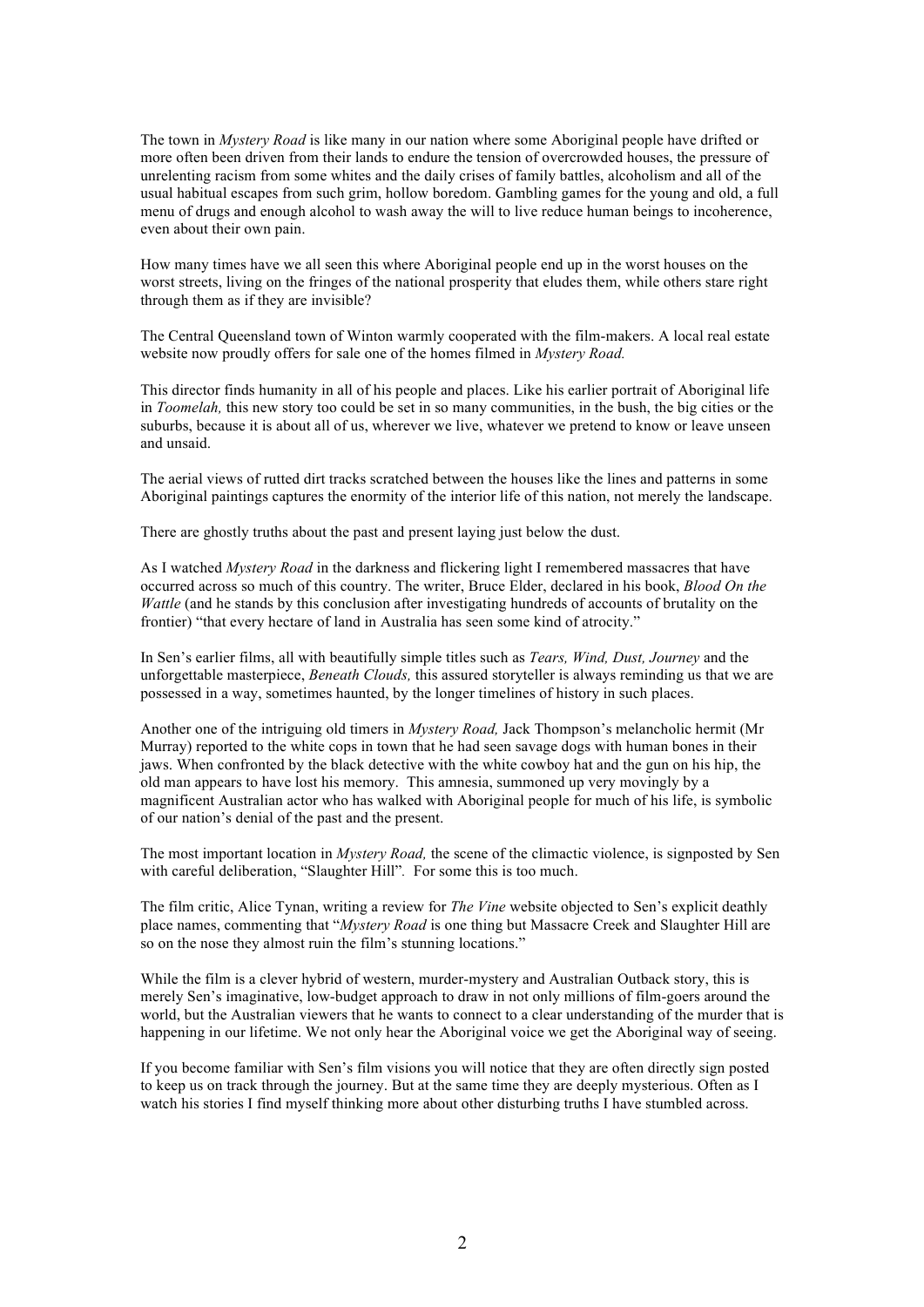*Mystery Road* made me recall walking years ago at Kalkarindji in the Northern Territory with Jimmy Wavehill and Gus George, two survivors of the Gurindii Walk-off at Wave Hill Station. Near yet another one of those countless old Aboriginal campsites marked on the map today as *Blackfeller Creek* is the burial site of old men, women and children who were murdered by white stockmen on that lawless frontier.

The truth is there are Massacre Creeks and Slaughter Hills down many country roads.

It is on the edges of Australia's towns that so often the evil lurks. The outsiders, the drifters, the strangers passing in the darkness, exploit young girls who end up trading sex for money or drugs. Often it is someone in the extended family group who takes advantage of the young and vulnerable. A regular go-between in this exploitation is the petty local crim' like the sneering dealer played by Damian Walshe-Howling in *Mystery Road*.

Ryan Kwanten's character, a repugnant pig-shooter, brings such hateful intensity to the racism that spills from his mouth that it will bring back a lifetime of experiences for so many people who watch this story. The pig-shooter's father, a farmer fallen from good times and now part of the drug harvest, is played by David Field with that ingrained racism, oozing his ignorance and acceptance of the vilest discrimination.

Sen is insistent that we also think of what happens to good people who try to oppose the malice. Aaron Pedersen's Aboriginal detective is "Boy" or "Abo" to the whites while a very young Aboriginal kid tells him, "We hate coppers bro... We kill coppers bro."

Pedersen has to hold his nerve and stay true for virtually all 122 minutes of this journey. He is not walking between two worlds. This is the world virtually all Aboriginal people know today. The man shows us that it is possible to be in touch with those ancestral strengths, especially dignity and integrity. There is a right way to live.

I can see why Pedersen and Sen became brothers, why they both knew, in the actor's words, that "the Ancestors were watching over them."

On the opening night, Aaron shared the thought that every one of these wonderful actors had brought to Ivan Sen's story what they each believed in their heart was the real Australia.

The producer, David Jowsey, has long worked with Aboriginal people on telling their stories, as have Jack Thompson and Hugo Weaving. They brought their very best to the film. Tasma Walton and the rest of the cast felt it too.

"We all worked very hard and the whole cast felt it, " Pederson said, " but we worked with a smile because we wanted to tell the world this story."

With his usual calm and clarity, Sen's *Mystery Road*, presents Aboriginal people with strengths and flaws, but always with great humanity.

My personal tribute to this storyteller after his film's first public screening, goes to Sen's honesty:

"You give us the truth that this country doesn't want to see but you always maintain a sense that these are human beings we are getting to know. You see their depth and you show a great understanding of the essential humanity of all of these people. This is what makes *Mystery Road* so very real."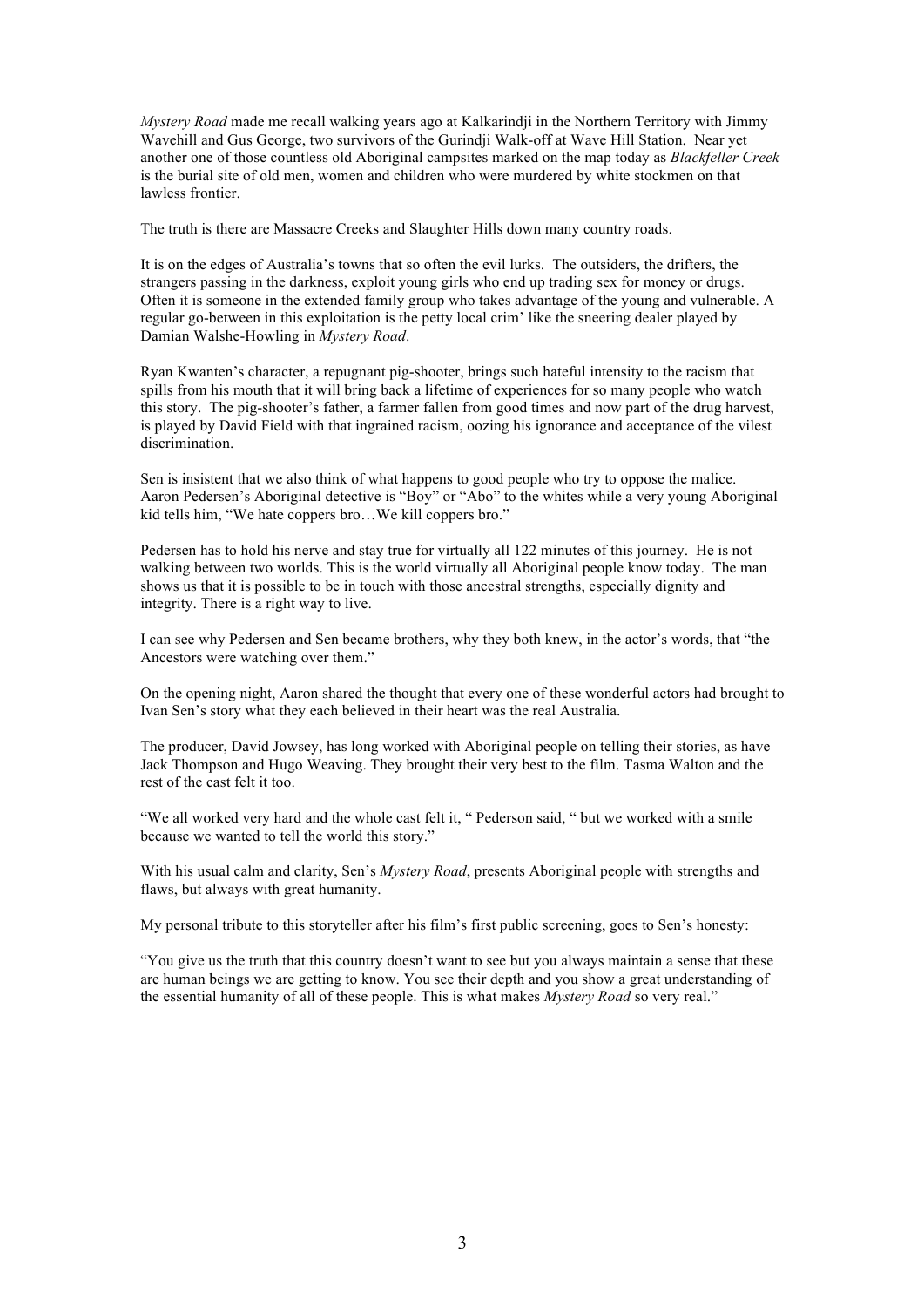

Hugo Weaving and Aaron Pedersen - picture supplied by *MYSTERY ROAD*